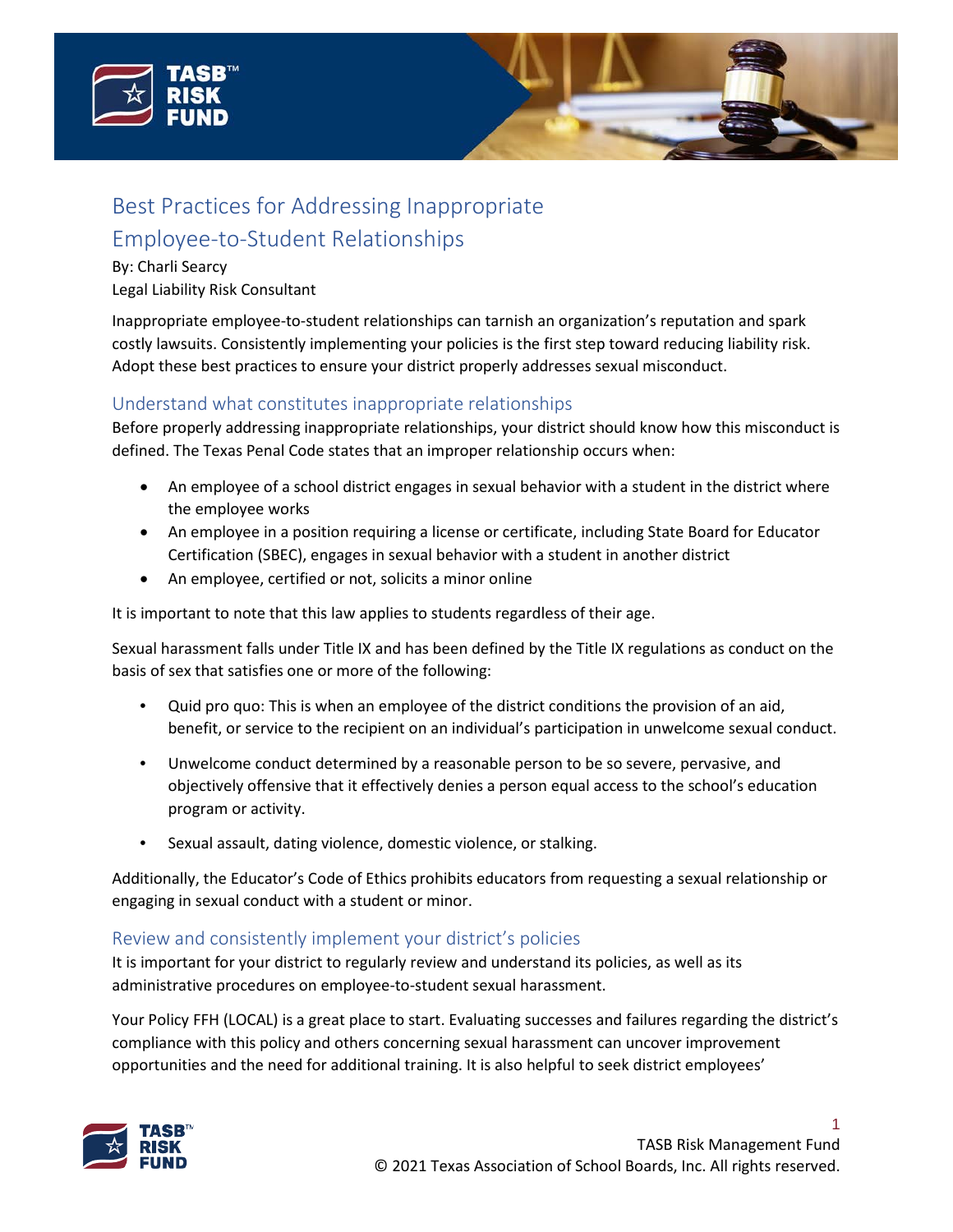

your schools.



Additionally, your district should consistently implement its policies and any existing administrative procedures on sexual harassment. There are several ways you can encourage effective compliance among your administrators and staff including, but not limited to:

- **Yearly training:** A good way for your district to effectively carry out its policies regarding sexual harassment is to include compliance training during in-service days, as well as including best practice strategies in your [employee handbook.](https://www.tasb.org/services/hr-services/hrx/hr-laws/the-value-of-a-well-written-employee-handbook.aspx) Your staff should be well trained in recognizing and addressing inappropriate behavior. This training can serve as a refresher course or an opportunity for your district to learn new information.
- **Onboarding:** Discussing your district's sexual harassment policies and procedures during onboarding will be helpful to clearly establish employee boundaries and responsibilities.
- **Feedback:** Encourage openness and feedback from your employees about what can be done to improve administrative procedures concerning employee-to-student sexual harassment.

For more information and guidance on your Policy FFH (LOCAL), please visit [TASB Policy Service.](https://www.tasb.org/services/policy-service.aspx) You may also review TASB Legal Services' article on [Guidelines for Responding to Allegations of Employee](https://www.tasb.org/services/legal-services/tasb-school-law-esource/personnel/documents/guidelines-for-responding-to-allegations-of-employee-misconduct.pdf) [Misconduct.](https://www.tasb.org/services/legal-services/tasb-school-law-esource/personnel/documents/guidelines-for-responding-to-allegations-of-employee-misconduct.pdf)

# Ensure your district's Title IX personnel is properly trained

Your Title IX personnel, including but not limited to Title IX Coordinators, investigators, decision-makers, and those who will facilitate an informal resolution process, must be effectively trained in their role as detailed by the [Office for Civil Rights.](https://www2.ed.gov/about/offices/list/ocr/blog/20200518.html) Specifically, personnel must be trained regarding:

- Title IX's definition of sexual harassment
- The scope of the school's education program or activity
- How to conduct an investigation and grievance process
- How to serve impartially, including by avoiding prejudgment of the facts at issue
- How to avoid conflict of interest and bias
- Decision-makers must receive training on any technology to be used at a live hearing, and on issues of relevance of questions and evidence, including when questions and evidence about a complainant's sexual predisposition or prior sexual behavior are not relevant
- Investigators must receive training on issues of relevance to create an investigative report that fairly summarizes relevant evidence

Your district's Title IX personnel should be up to date on training and familiar with the legal requirements of their roles. Training can include webinars, in-person training, conferences, and other workshops. All training for the Title IX personnel must be posted to your school's website or available upon request if no website exists. If the training material is copyrighted or contains protected



2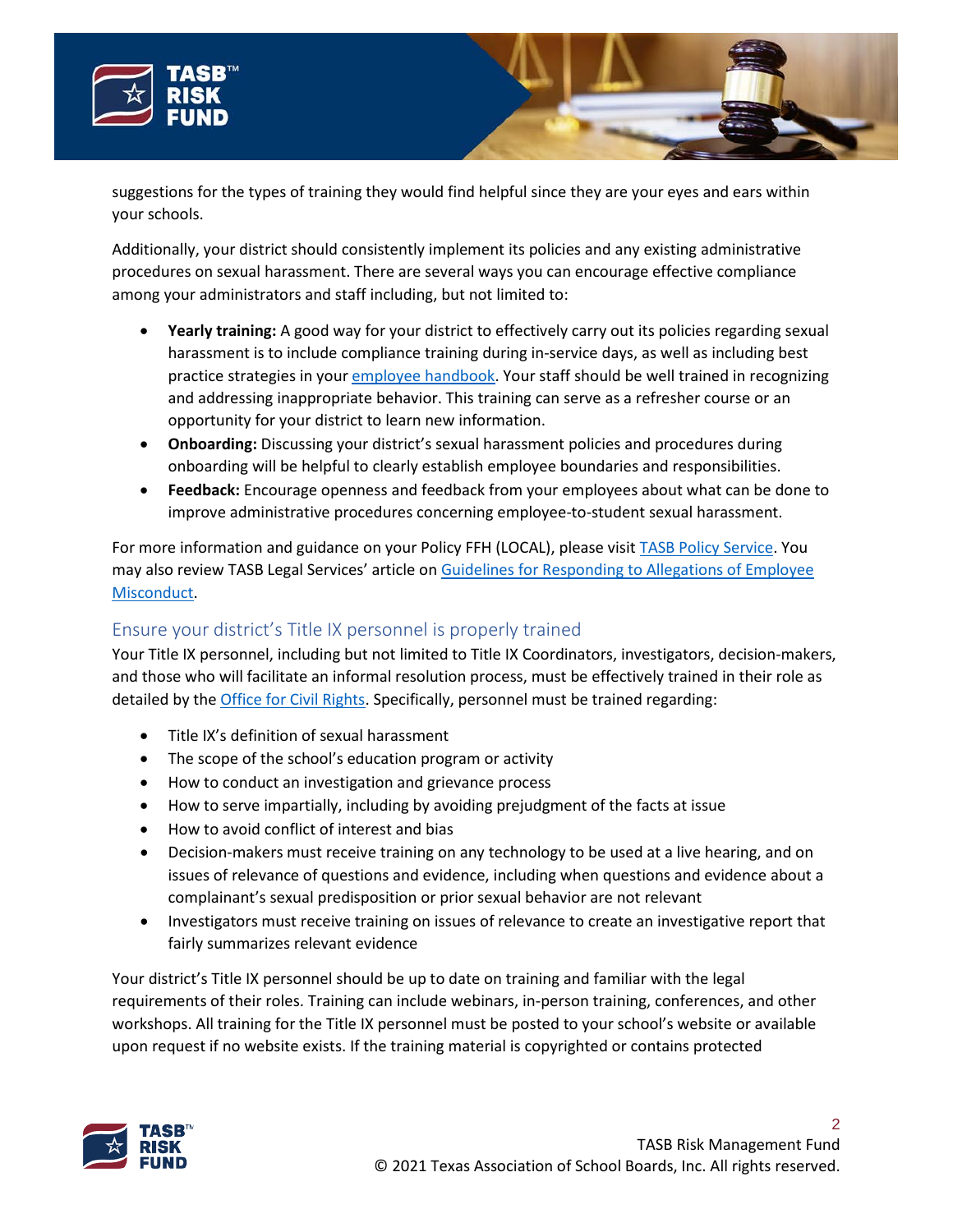



information, you should get permission from the copyright holder before posting, as well as consult your school attorney.

## Teach employees about their reporting requirements

To avoid liability and criminal penalties, districts must educate superintendents, principals, and all employees on their sexual misconduct reporting responsibilities.

#### K-12 and post-secondary reporting

The Title IX regulations require an elementary and secondary school to respond if any employee of that school witnesses, hears about, or receives a report or complaint about sexual harassment. This gives the school actual notice, requiring it to respond promptly and appropriately. For post-secondary institutions, a report to the Title IX coordinator or an official authority gives the school actual notice, which requires the school to respond.

#### State Board for Educator Certification (SBEC) reporting

According to SBEC, principals and superintendents are required to timely report sexual misconduct between employees and students. Failing to comply could result in disciplinary actions. Reporting requirements allow transparency of an educator's criminal history and prevent offenders, who may seek other employment, from school hopping and going under the radar.

#### **Superintendents**

For **certified educators**, SBEC reporting requires superintendents to file a report with the Texas Education Agency (TEA) no later than seven business days:

- After becoming aware of the circumstances concerning an educator's termination or resignation following allegations of sexual misconduct where there was evidence that the educator committed the sexual misconduct;
- After becoming aware of other criminal misconduct through knowledge of the educator's reported criminal history obtained by means other than the criminal history clearinghouse; or
- After receiving a report of sexual misconduct from the principal.

For **non-certified educators**, SBEC requires superintendents to report any non-certified employee who resigns or is terminated and there is evidence that the employee:

- Abused or otherwise committed an unlawful act with a student or minor; or
- Was involved in a romantic relationship with or solicited or engaged in sexual contact with a student or minor.

It is important to note that an investigation of an educator's misconduct must be completed if there is evidence the educator committed such misconduct, despite the educator's resignation or termination.



3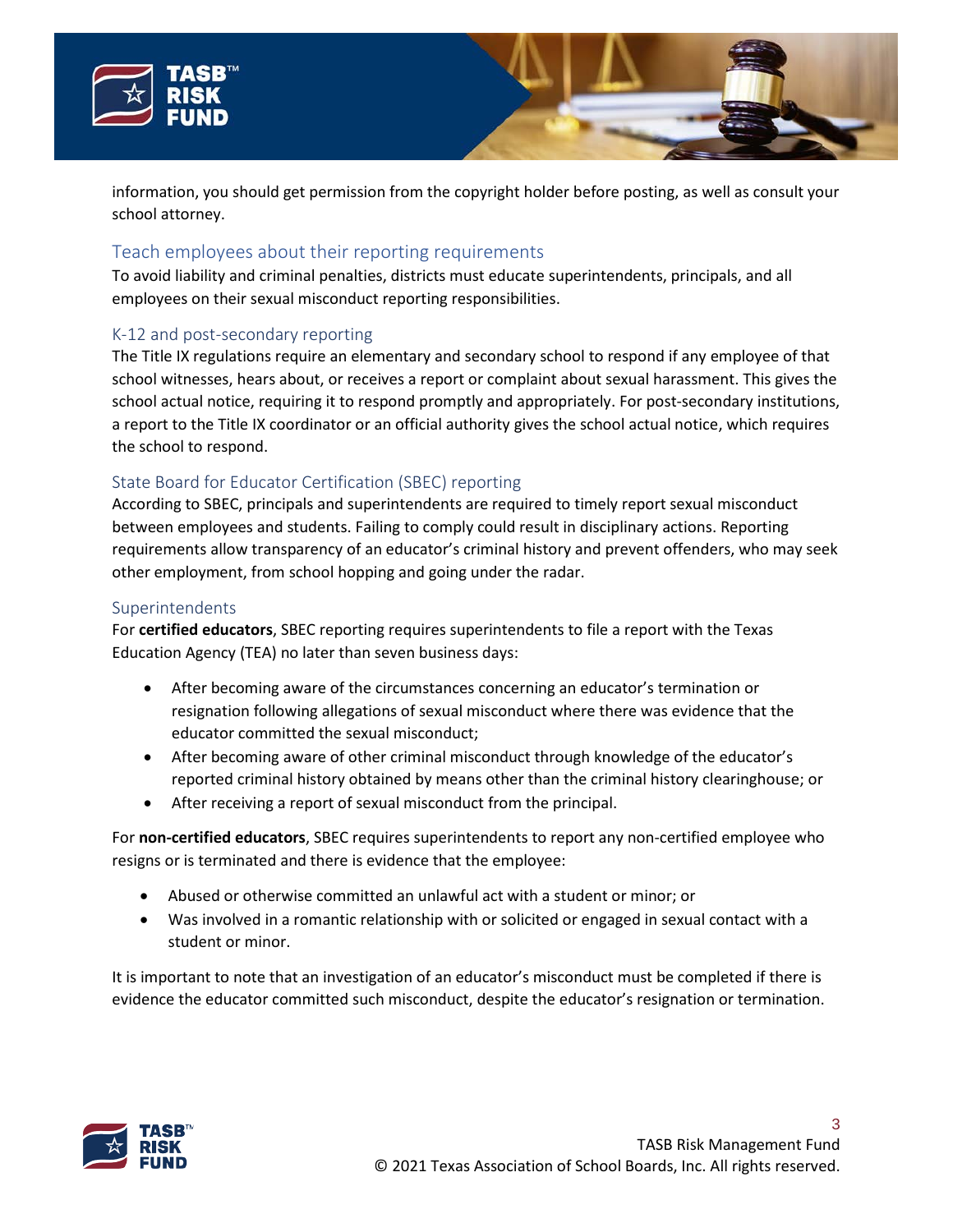



#### **Principals**

Principals are required to notify the superintendent no later than seven business days:

- After an educator's termination or resignation following an alleged incident of sexual or other criminal misconduct; or
- After the principal learns about an educator's reported criminal history.

There is no obligation for principals to report directly to SBEC. However, if principals and superintendents fail to timely report sexual misconduct per their obligations, a fine and/or jail time could be imposed.

#### Child abuse reporting

While SBEC reporting is the responsibility of your district's superintendent and principals, any employee who suspects child abuse or neglect has a responsibility to report such abuse and must not delegate this duty to another person.

Child abuse reports may be made to the Child Protective Services (CPS) division of the Texas Department of Family and Protective Services, law enforcement, or both. For more information regarding when to report to CPS and law enforcement, please revie[w TASB Legal Services' Child Welfare Issues Chart](https://www.tasb.org/services/legal-services/tasb-school-law-esource/students/documents/child-welfare-issues-chart.pdf#page=6) (see Question #11).

Emphasize to your district that failing to report suspected child abuse and neglect is a criminal offense. Your district should also review the policies at FFG, which address reporting child abuse and neglect.

# Search the Do Not Hire registry regularly

The [Do Not Hire Registry](https://tealprod.tea.state.tx.us/DNH/Public/SearchPerson) includes a list of certified and non-certified persons who have committed an unlawful act with a student or who have requested or engaged in a romantic relationship with a minor. These persons are prohibited from being hired by school districts and other educational institutions. Your district or school is required to report non-certified employees for the same reasons that certified educators are reported. Districts must comply with the Do-Not-Hire registry and could face consequences for failing to do so.

Stay vigilant and ensure your district or school does not employ ineligible persons by regularly conducting searches of the registry for current employees and candidates. For more information, review TASB HR's resources, [Understanding the New Do Not Hire Registry](https://www.tasb.org/services/hr-services/hrx/hr-laws/understanding-the-new-do-not-hire-registry.aspx) an[d Do Not Hire Registry FAQ.](https://www.tasb.org/services/hr-services/hrx/recruiting-and-hiring/hb-3-faq-reporting-misconduct-and-the-do-not-hire%E2%80%9D-registry.aspx) You may also visit the [Texas Education Agency.](https://tea.texas.gov/texas-educators/investigations/do-not-hire-registry)

## Create awareness

Informed stakeholders are your best defense against sexual misconduct. Students and staff should know what to look for and how to respond.



 $\boldsymbol{\Lambda}$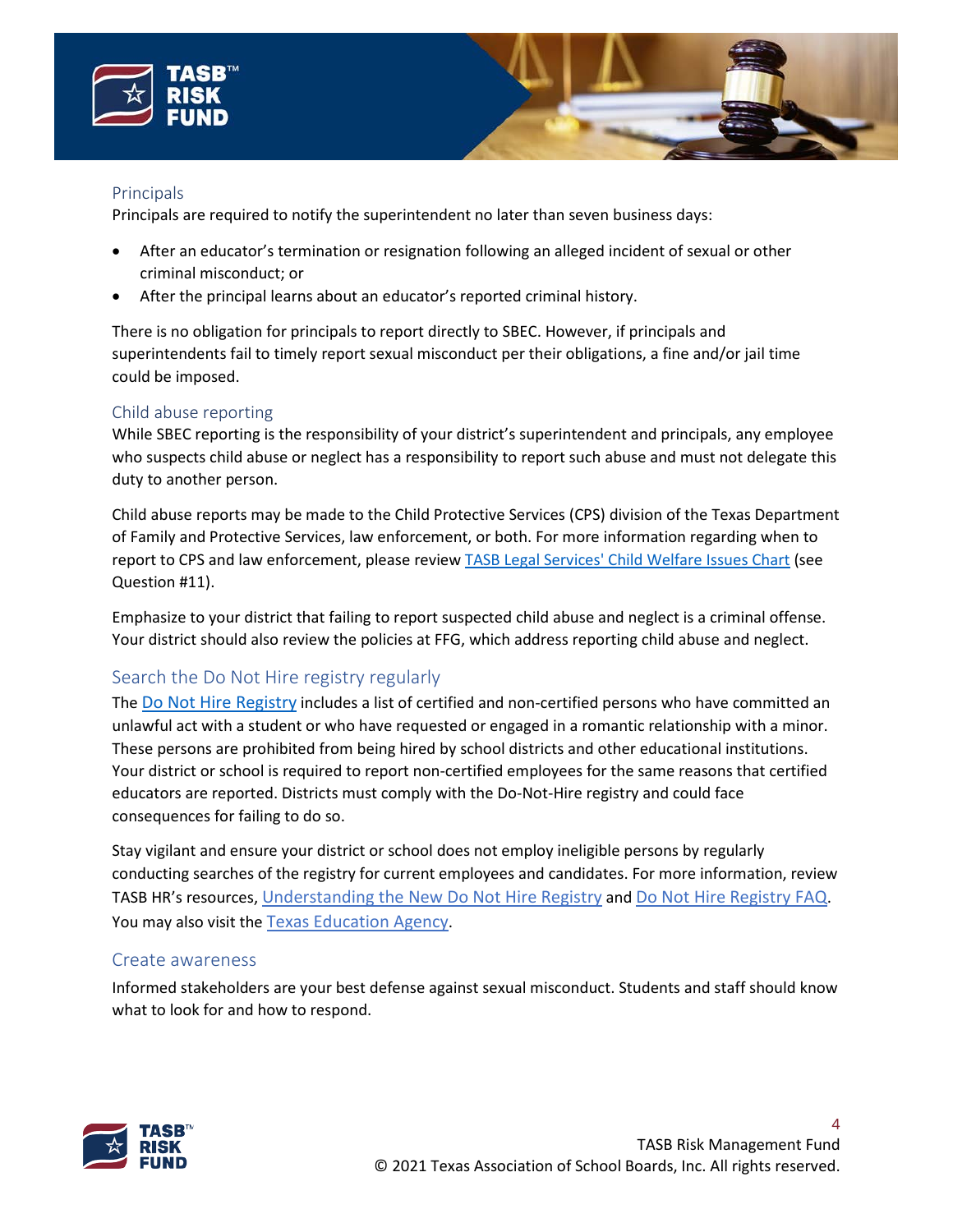



#### Student awareness

Promote student awareness and education regarding sexual harassment by encouraging your district to:

- Hold age-appropriate assemblies or student policy classes at the beginning of each school year or each semester that explain what constitutes sexual misconduct and teach students how to identify harassment and assault.
- Create pamphlets, brochures, or other resources that explain sexual harassment.
- Encourage your district to include clear, practical definitions of sexual harassment, instructions on reporting such incidents, information on confidentiality, and contact information for people who can help.
- Emphasize the importance of your district maintaining students' privacy and confidentiality when reporting potential misconduct. Students may be more willing to come forward if they understand that the district will protect their privacy to the extent possible. Also, ensure your district staff complies with the Family Educational Rights and Privacy Act (FERPA) when disclosing student information. For general guidance on privacy of education records, review your policy FL (LOCAL).

#### Teacher and staff awareness

Teachers and staff should constantly be aware of what is taking place in the school and be able to identify inappropriate relationships between employees and students as reasonably possible. To help accomplish this, you should:

- Ensure that your district trains its teachers and staff on identifying sexual harassment and recognizing inappropriate employee-to-student interactions.
- Make resources available for employees to know how to appropriately address issues of sexual harassment.
- Ensure that your district keeps its teachers and staff fully informed on policies concerning their conduct on and off campus, including social media engagement. Also, have district leadership review policy DH (LOCAL) regarding electronic communications with students.

#### Promote action

Encourage your district staff to listen, respond, and follow up when a complaint of an inappropriate employee-to-student relationship is received. Your school administrators should stress the importance of employees staying aware of what is going on in their schools. That includes keeping their ears open to what students are saying directly and indirectly. Also, they should remind their employees to take notice and watch how students interact with each other and with school employees.